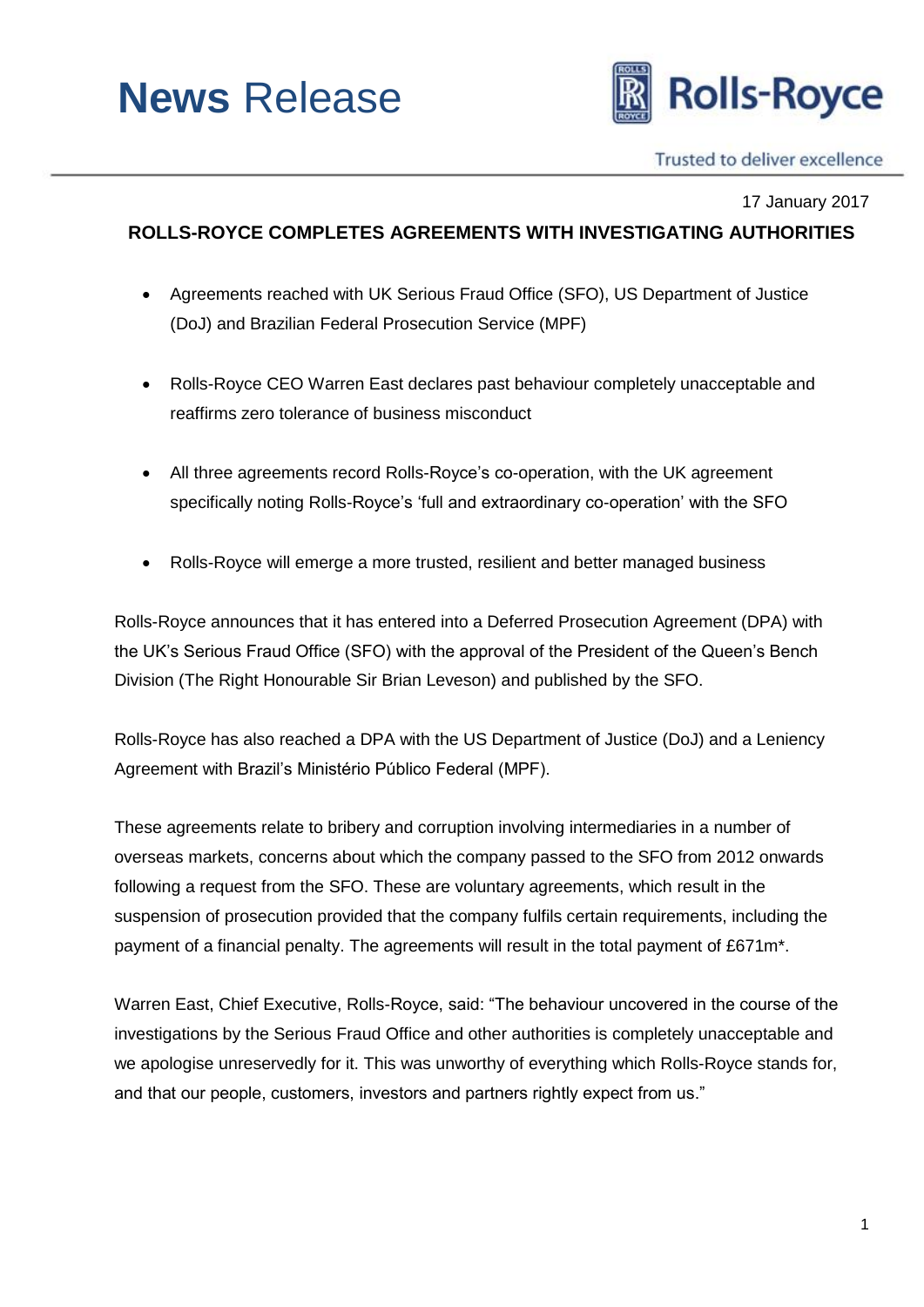"The past practices that have been uncovered do not reflect the manner in which Rolls-Royce does business today. We now conduct ourselves in a fundamentally different way. We have zero tolerance of business misconduct of any sort."

Ian Davis, Chairman, Rolls-Royce added: "We have co-operated fully with the authorities and will continue to do so. The Board has taken extensive action to strengthen ethics and compliance procedures across the company so that high standards of business conduct are embedded as an essential part of the way we do business."

"We share a determination to see that Rolls-Royce comes out of this episode as a more trusted, resilient and better managed business that 'wins right' every time. Our underlying technologies and skills are as strong as ever and we are well positioned in long-term growth markets."

Under the terms of the DPA with the SFO, Rolls-Royce will pay £497,252,645 plus interest under a schedule lasting up to five years, plus a payment in respect of the SFO's costs.

| <b>SFO Payment Schedule</b>                     |                                       |
|-------------------------------------------------|---------------------------------------|
| Shortly after final judicial approval in the UK | Payment in respect of the SFO's costs |
| By 30 June 2017                                 | £119,000,000                          |
| By 31 January 2019                              | £100,000,000                          |
| By 31 January 2020                              | £130,000,000                          |
| By 31 January 2021                              | £148,252,645                          |

Rolls-Royce has also agreed to make payments to the DoJ totalling \$169,917,710 and to the MPF totalling \$25,579,179. As a result, total payment by Rolls-Royce in the first year of all three agreements is expected to be £293m\*.

Rolls-Royce reports its full year 2016 results on 14 February 2017 and an appropriate update on the implications of these settlements will be provided at that time. Early indications are that the Group has had a good finish to the year with both profit and, in particular, cash expected to be ahead of expectations.

Rolls-Royce has co-operated fully and extensively with the authorities and all three agreements record Rolls-Royce's co-operation, with the UK agreement specifically noting our "full and extraordinary co-operation" with the SFO's investigation. We have taken decisive disciplinary action where the rules have been broken. This has resulted in a number of people leaving the business and we no longer use any of the intermediaries who have been implicated.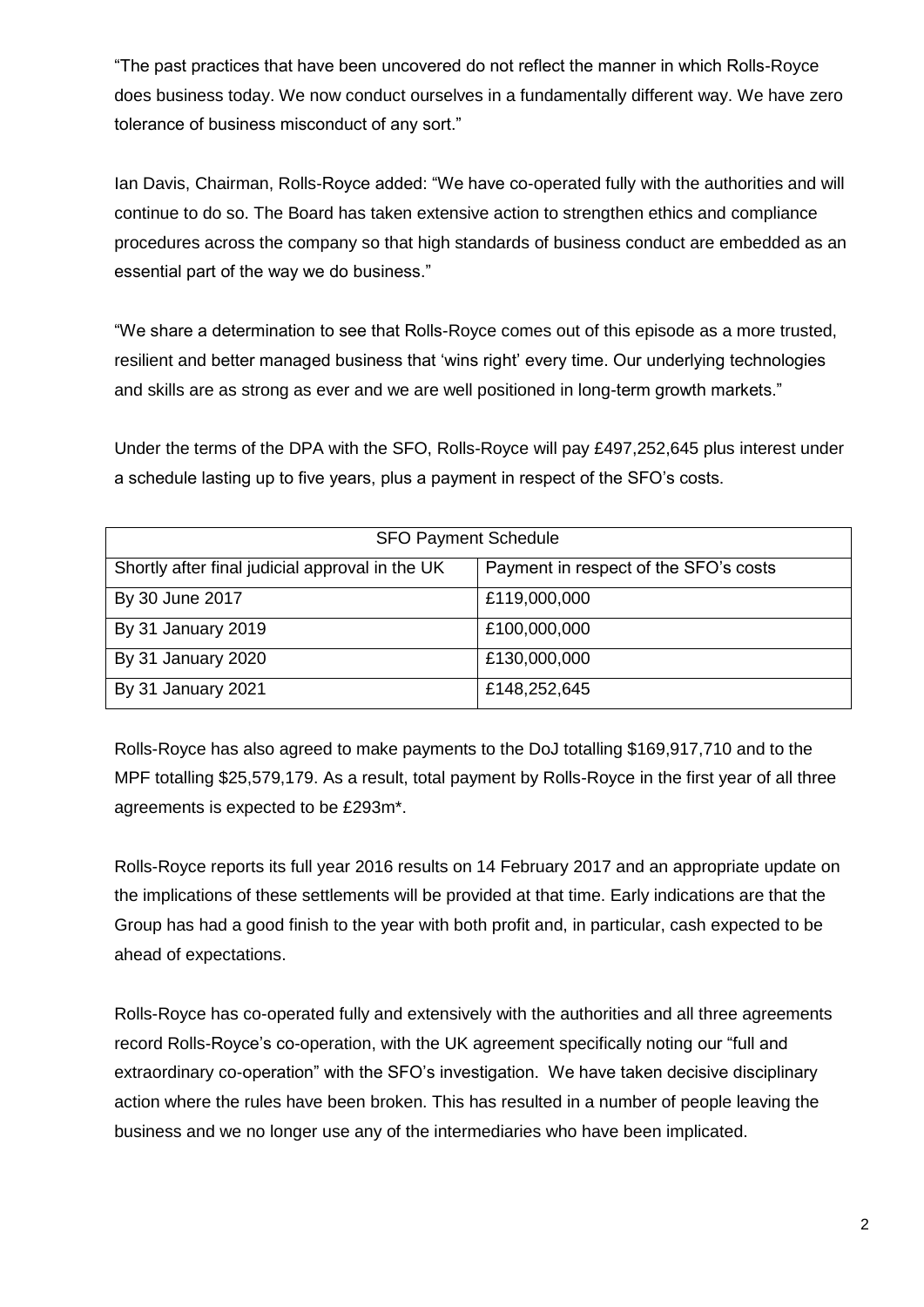We have implemented an extensive action programme to embed ethics and compliance at our heart and transform our business culture, including:

- Setting clear standards for the behaviours we expect of our people and those we do business with
- Implementing revised and new ethics and compliance policies covering areas including anti-bribery and corruption, offset, gifts and hospitality and lobbying
- Recruiting a senior team of ethics and compliance experts
- Training ethics and compliance specialists across our business and introducing an extensive training programme for employees
- Encouraging employees to report any concerns and creating new channels including a 24-hour Ethics Line available worldwide
- Reducing dramatically the number of intermediaries that we use across the world and ensuring that those advisers that we do retain meet our high ethical and compliance standards and understand exactly what is expected of them

All this work has been overseen by one of the world's most respected authorities in this field, Lord Gold, who was appointed in 2013 and continues to work with Rolls-Royce. He reports back to the Board regularly on progress and when he completes his final report we will publish it.

For legal reasons, Rolls-Royce cannot make any comment on the agreed Statements of Facts, published by the investigating authorities, nor on the identity of any intermediaries or employees.

A full statement alongside broadcast-quality video and audio is available for download from the Rolls-Royce website.

This announcement has been determined to contain inside information.

\* at current exchange rates

# **About Rolls-Royce Holdings plc**

- 1. Rolls-Royce's vision is to be the market-leader in high performance power systems where our engineering expertise, global reach and deep industry knowledge deliver outstanding customer relationships and solutions. We operate across five businesses: Civil Aerospace, Defence Aerospace, Marine, Nuclear and Power Systems.
- 2. Rolls-Royce has customers in more than 150 countries, comprising more than 400 airlines and leasing customers, 160 armed forces, 4,000 marine customers including 70 navies, and more than 5,000 power and nuclear customers.
- 3. We have three common themes across all our businesses:
	- Investing in and developing engineering excellence
	- Driving a manufacturing and supply chain transformation which will embed operational excellence in lean, lower-cost facilities and processes